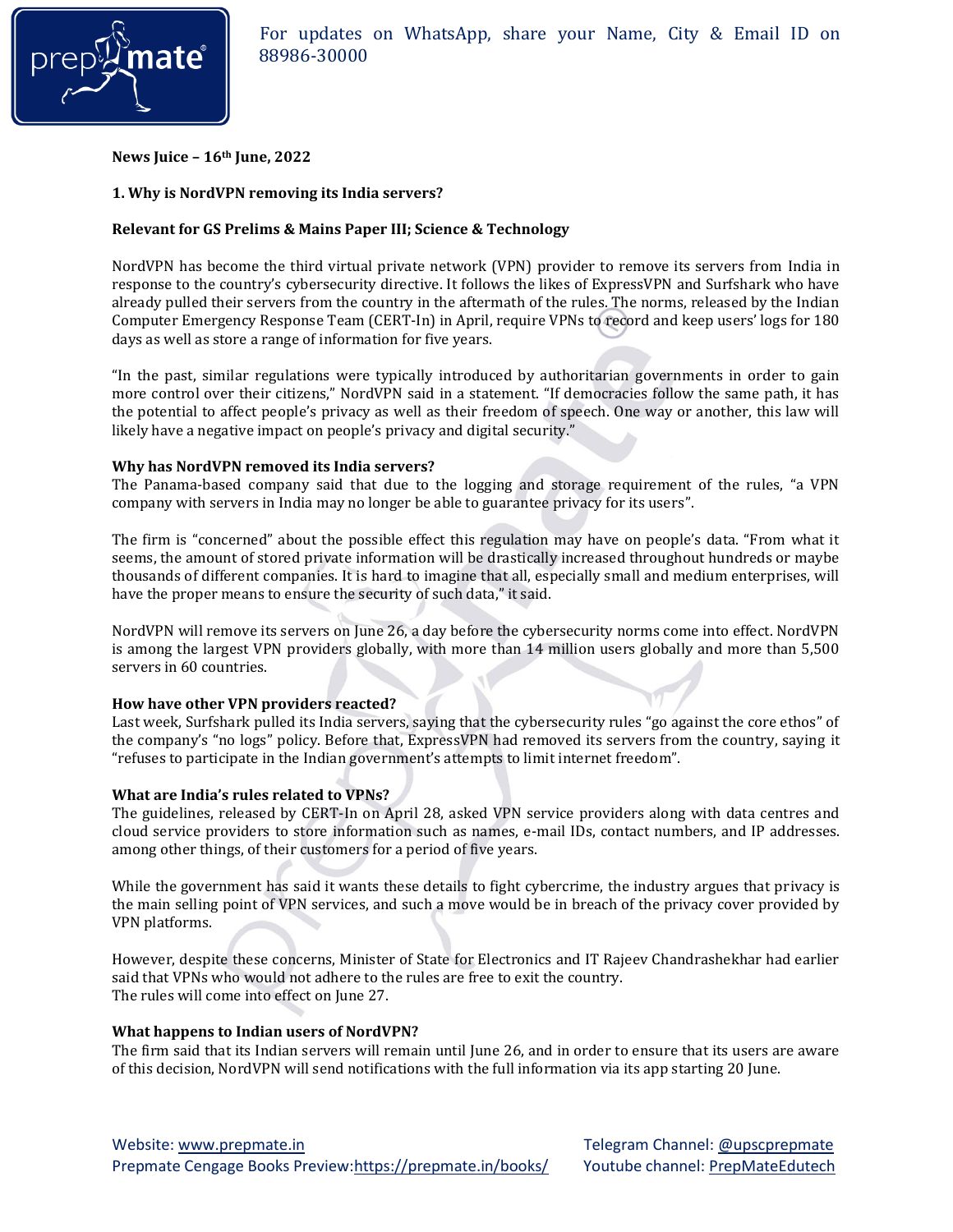

While the firm is yet to announce how the move will impact its India users, other VPNs who have removed their servers said that they will service users in the country via virtual servers located in other countries.

#### **Source: The Indian Express**

#### **2. The fall in unemployment rate in the 2020-21 labour survey, what it means**

#### **Relevant for GS Prelims & Mains Paper III; Economics**

#### **Reduction in Unemployment**

Labour indicators recorded a sharp, all-round improvement in 2020-21 (July-June) compared with the previous three years, data released by the National Statistical Office (NSO) on Tuesday showed.

The annual report of the Periodic Labour Force Survey for July 2020 to June 2021 showed that the unemployment rate, as per usual status (reference period of last 365 days preceding the survey), eased to 4.2 per cent from 4.8 per cent in 2019-20.

As per the current weekly status (reference period of one week) — contrary to perceived expectations of a likely hit on jobs — unemployment rate eased to 7.5 per cent in 2020-21 from 8.8 per cent. But there is a catch: while the overall employment situation showed improvement, the rise was seen mostly in low-quality, unpaid work.

#### **The headline numbers**

The headline employment numbers show an improvement in the employment situation. The unemployment rate of 4.2 per cent in 2020-21, the lowest since the first PLFS showed an unemployment rate of 6.1 per cent in 2017-18. According to the report, the labour force participation rate (LFPR), or those working or seeking or available for work in the labour force, was the highest in four years at 39.3 per cent in 2020-21, as was the worker population ratio (WPR) at 36.3 per cent. WPR is defined as the percentage of employed persons in the population.

The unemployment rate was higher for males in rural areas than females. In rural areas, the unemployment rate was 3.9 per cent in 2020-21, while that for females was 2.1 per cent. In urban areas, the unemployment rate for females was 8.6 per cent, while that for males was 6.1 per cent.

#### **Rise of agricultural share, unpaid work**

While the overall employment situation showed improvement, the rise was seen in low-quality, unpaid work. Employment in the unpaid self-employed category continued to show an increase in 2020-21 by rising to 17.3 per cent from 15.9 per cent in 2019-20 and 13.3 per cent in 2018-19. Rural unpaid employment also showed increase to 21.3 per cent in 2020-21 from 20.0 per cent in the previous year, while that for urban areas increased to 6.3 per cent from 5.7 per cent.

Unpaid self-employment for females increased to 42.8 per cent in rural areas in 2020-21 from 42.3 per cent a year ago, while that for rural males increased to 11.0 per cent from 10.4 per cent.

In urban areas, unpaid self-employment for females showed a significant increase to 12.4 per cent in 2020-21 from 11.1 per cent in 2019-20, while that for males increased to 4.5 per cent from 4.1 per cent.

The PLFS data shows that the share of the labour force engaged in agriculture continued to show a rise in 2020-21, increasing to 46.5 per cent from 45.6 per cent in 2019-20 and 42.5 per cent in 2018-19 — a reversal of the decades-long decline in the labour force participation in agriculture.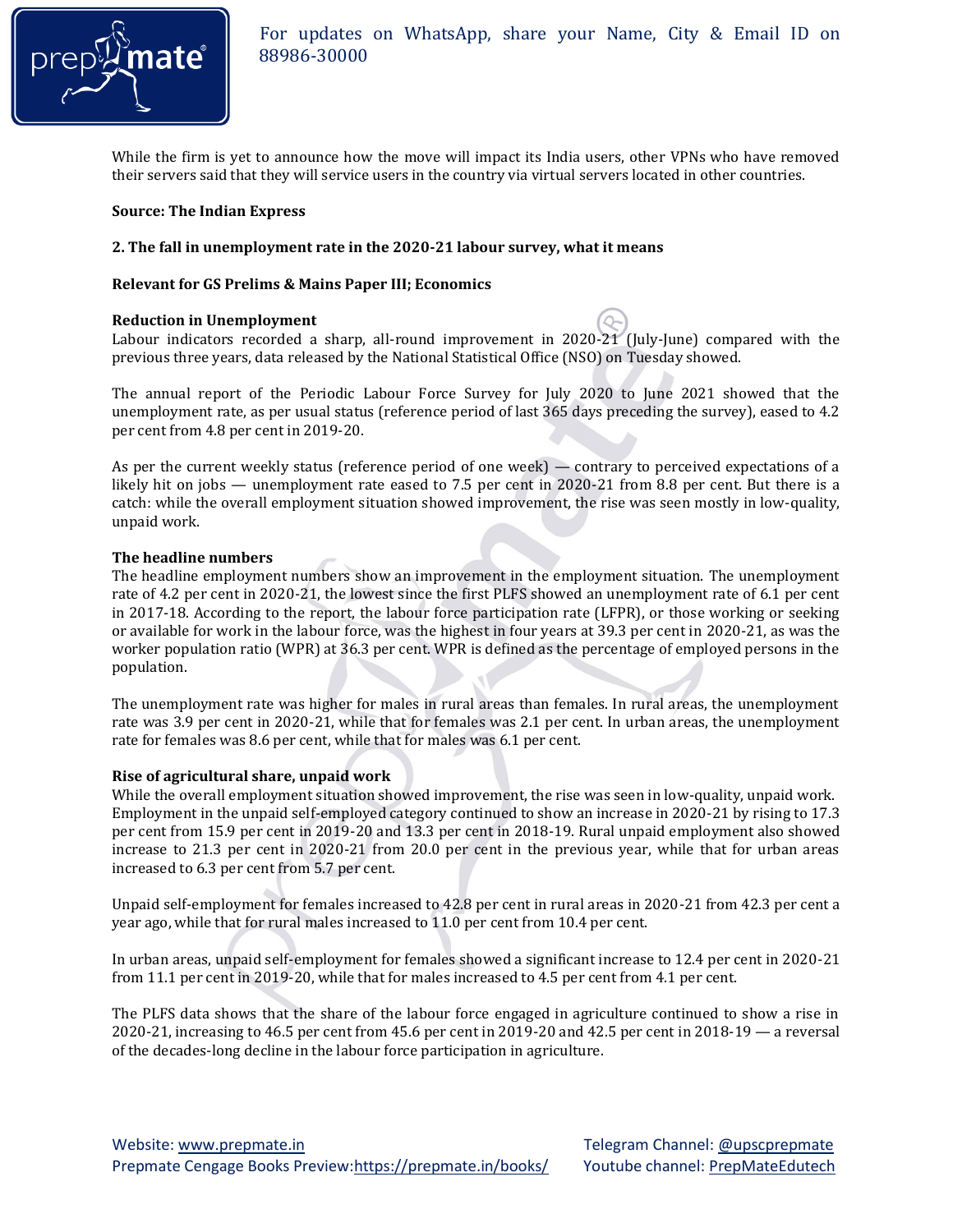

This suggests that the movement of labour out of agriculture, which had gathered pace post 2004-05, seems to have been stymied by the economic slowdown and the pandemic. The reverse migration of labour from cities to villages would have only increased the pressure on agriculture to absorb the workers.

The increase in share of agricultural employment was seen more for urban areas than rural areas. In urban areas, male employment in agriculture increased to 5.3 per cent in 2020-21 from 5.0 per cent in 2019-20, while that for females increased to 10.4 per cent in 2020-21 from 8.2 per cent.

## **Source: The Indian Express**

## **3. The fragile state of nuclear disarmament**

## **Relevant for GS Prelims & Mains Paper II; International Issues**

The Stockholm International Peace Research Institute (SIPRI) released its yearbook a few days back highlighting some worrying trends of the past year in international security. The expected rise of the global nuclear arsenal was the chief cause of concern among SIPRI experts. The comprehensive report claims that while absolute numbers of nuclear arsenal have reduced, they are expected to grow over the next decade.

## **What have been the trends in military spending?**

During 2012-2021, military spending as a percentage of gross domestic product has largely been stable. If anything, the average worldwide trend has been slightly downward. Russia leads the charge in absolute numbers of nuclear inventory (5977 against the U.S.'s 5428), however it is the U.S. that has the largest number of deployed warheads (1744 against Russia's 1588). The U.K. has 225 nuclear weapons in its inventory, while France has 290, China has 350, India has 160, Pakistan has 165. Israel is estimated to have 90 and North Korea 20.

It is concerning, to say the least, to see how global discourse has created a sense of fear around China's military modernisation and their upward trend in nuclear weapons development while the thousands of nuclear weapons held by the U.S. don't seem to attract a similar level of attention.

## **What about global arms imports?**

Military modernisation is seen to be a global trend. All nuclear weapon owning states have, over the years, stated and worked upon their intention to modernise multiple facets of their armed forces—ranging from the development of newer and more efficient nuclear submarines, aircraft carriers, fighter jets, manned and unmanned aerial vehicles to the growing spread of the use of missile defence systems which may result in aggravating security concerns for other countries.

The yearbook has highlighted India as being the top weapons importer during the 2017-2021 period. Other countries to feature in the top five arms importers list include Saudi Arabia, Egypt, China, and Australia. According to SIPRI, these five nation states account for 38% of total global arms import.

## **What are the key developments/concerns flagged by the yearbook?**

The yearbook mentions low level border clashes between India and Pakistan, the civil war in Afghanistan, and the armed conflict in Myanmar as some of the worrying indicators of an unstable system. It also highlighted three cause of concern trends: Chinese-American rivalry, involvement of state and non-state actors in multiple conflicts, and the challenge that climatic and weather hazards pose. It is important to note here that the threat posed by climate change seems to feature in the report only nominally.

The marginal downsizing observed in the nuclear arsenal has come mostly from the U.S. and Russia dismantling retired warheads. But the Russian invasion of Ukraine has raised some serious eyebrows because of the continuous rhetoric from the Kremlin over them not shying away from the use of nuclear weapons. China's recent activities surrounding construction of 300 new nuclear missile silos have also been turning